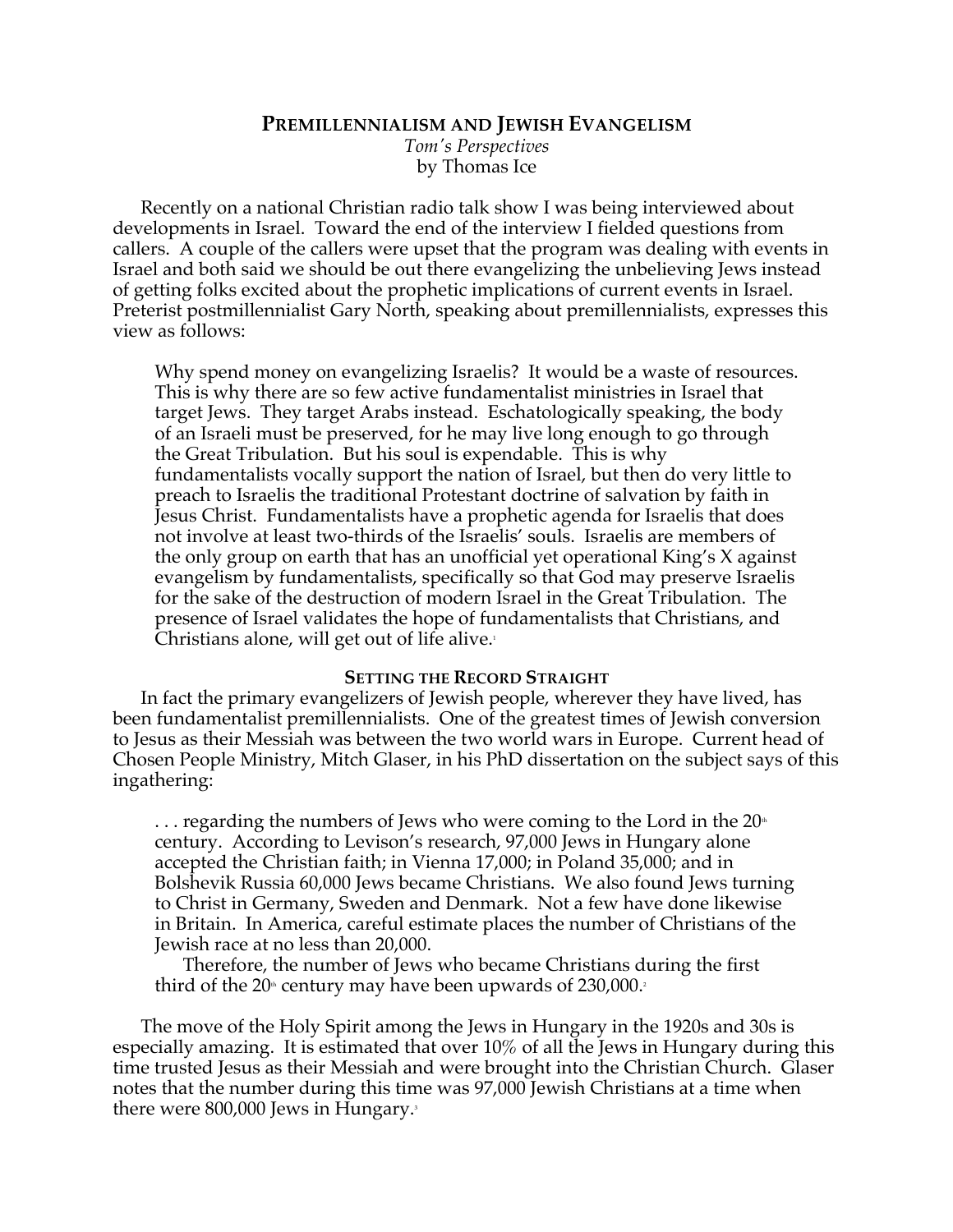Almost all of the Gentile and Jewish workers involved in Jewish evangelism were premillennial. This was an amazing ingathering of the Jewish remnant during the Church age between the two world wars. About a decade ago, on a trip to Israel, our group was assembled in front of Yad Vashem (the Holocaust memorial in West Jerusalem) as our guide spoke to us. Our Jewish guide, an Oxford graduate, who immigrated to Israel in 1945 after serving in the British Army during World War II, noted that about 250,000 of the 6.2 million Jews killed in the Holocaust were Hebrew Christians. Glaser notes that the Holocaust did much to virtually wipe out the Jewish Christian movement after the World War II. "This destruction of the Jewish Christian community in Europe had world-wide implications," notes Glaser, "as so many of the missionaries and leaders among the Jewish believers had come from this region. Essentially, an entire generation of young leaders was killed either in the War or in the death camps."4

### **AMERICAN OUTREACH**

In the United States the issue is clear, almost all Jewish evangelism has been spearheaded by premillennialists. Yaakov Ariel, an Israeli Jewish scholar who is not a Christian has written a definitive work on the history of Jewish evangelism in America. Speaking of the late 1800s, Ariel said, "Almost all missions to the Jews in America during this period held to a premillennialist conviction that played a central part in their evangelization."<sup>,</sup> American Christianity largely ignored Jewish evangelism until the 1880s. "American Protestants first began to evangelize Jews in 1816."6 Ariel notes that it was not until dispensational premillennialism began to penetrate the evangelical denominations of America that Jewish evangelism began in earnest. "The driving force for a strong movement of American Christians laboring at missionizing the Jews had been a new school of premillennialist hope: dispensationalism," declares Ariel.

What had begun about fifty years earlier in Great Britain was now beginning to launch with great enthusiasm in North America. "The early nineteenth century saw a dramatic rise in attempts to convert Jews in Britain, which was witnessing a strong evangelical and premillennialist resurgence, including hope for the national rejuvenation of the Jews."7 It is interesting, when both Britain and America were undergoing a strong surge of Bible-believing evangelicalism, both were accompanied by great growth of premillennialism, especially of the dispensational variety. Speaking of dispensational premillennialism, Ariel observed: "It meshed well with the fundamentalist view, which criticized the prevailing cultural trend in society, and offered an alternative philosophy of history to the liberal postmillennialist notions that prevailed in American Christianity at the time."<sup>。</sup> Instead advocates like Gary North want us to return to a postmillennial version of Christianity that did almost nothing to evangelize Jews while distorting the record of premillennialists.

In the almost forty-five years that I have been involved in Christian ministry, I have observed generally a sincere Christian love by premillennialists of the Jewish people and a desire to lead them to Christ, rarely seen in non-premillennial evangelicals. Ariel claims: "For dispensationalists, 'witnessing' to the Jews was a manifestation of love and concern."9 Speaking of our premillennial theology, Ariel concludes:

The theological perception that motivated and guided the movement persisted throughout the decades with amazing consistency. Adhering to a biblical premillennialist understanding of the development of world history and the role of the Jews in the messianic age, missionaries carried out their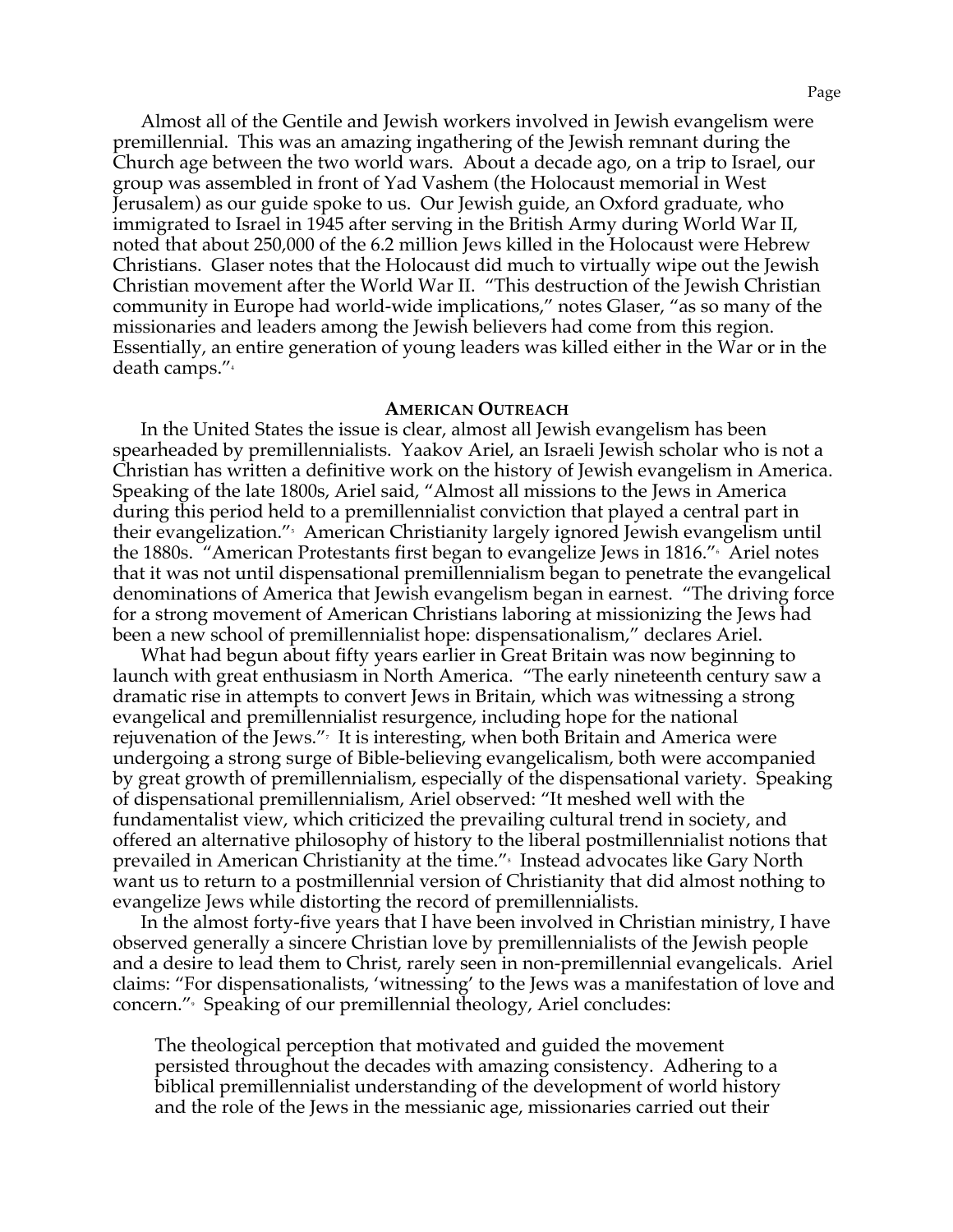work with a special sense of mission. In their own eyes, they were propagating Christianity among God's chosen people, the historical nation of Israel.<sup>10</sup>

#### **OUTREACH IN ISRAEL**

Once again, North is wrong about premillennial outreach by premillennialists in today's Israel. In fact, "Contrary to all expectations, Christians were evangelizing in the Jewish state." Ariel tells us "American missionary endeavors in the Holy Land, motivated by a premillennialist messianic view of Jews and their role in history, began as early as the 1820s, when the first American missionaries arrived in what was then called Palestine."<sup>11</sup> In the late 1800s there was a renewed interest in evangelizing the Jews in Palestine because of the influence of "dispensational premillennialist beliefs." $\frac{1}{2}$ North claims that premillennialists do not want to see Jews come to faith in Christ before the rapture. However, Ariel speaks of an American missionary to the Jews from about the 1930s to the 60s, William Hull, as "nourished by his dispensationalist understanding of the course of history. It was his duty, he believed, to save as many Jews as he could before the events of the End Times."13 This has been my uniform experience concerning premillennialists and Jewish evangelism in the present age.

North could not be more wrong about Jewish evangelism in Israel. Just the reverse is generally true about the great interest and efforts in Jewish evangelism in Israel. Most, if not all, major American Jewish evangelism ministries have missionaries in Israel today. Once again Ariel notes: "Influenced by a dispensational premillennialist outlook, they believed they were evangelizing in a country where the great drama of the End Times was about to unfold and among a people who they believed were destined to play a crucial role in that drama." $\frac{1}{4}$ 

#### **CONCLUSION**

It does matter what you believe about Bible prophecy and eschatology! Also, one's view of the future does impact your priorities in the present, if you are consistent in implementing your beliefs. Where are all of the postmillennial or preterist ministries that engage in Jewish evangelism today? I have never heard of any. If what North speculates in the above quote is true, wouldn't we expect at least one such organization since they are so concerned about Jewish evangelism in this present age. Instead, the actual facts of history belie North's embarrassing speculation about the way things should be, based upon the outworking of the logic of his theology. Instead, he just makes up a scenario based upon vain speculation. In fact, Israel is going to be the only nation in the history of the world that will be converted to Christ during the tribulation. This will not be the case for any Gentile nation. Israel will become the world's only "Christian nation" before the millennium begins and they will all be premillennialists. Also, the 144,000 Jewish evangelists during the tribulation will also be premillennialists (See Rev. 7:1–8; 14:1–5). As Paul says, "and thus all Israel will be saved," when "The Deliverer will come from Zion" (Rom. 11:26–27 quoting Isa. 27:9). Maranatha!

Page

### **ENDNOTES**